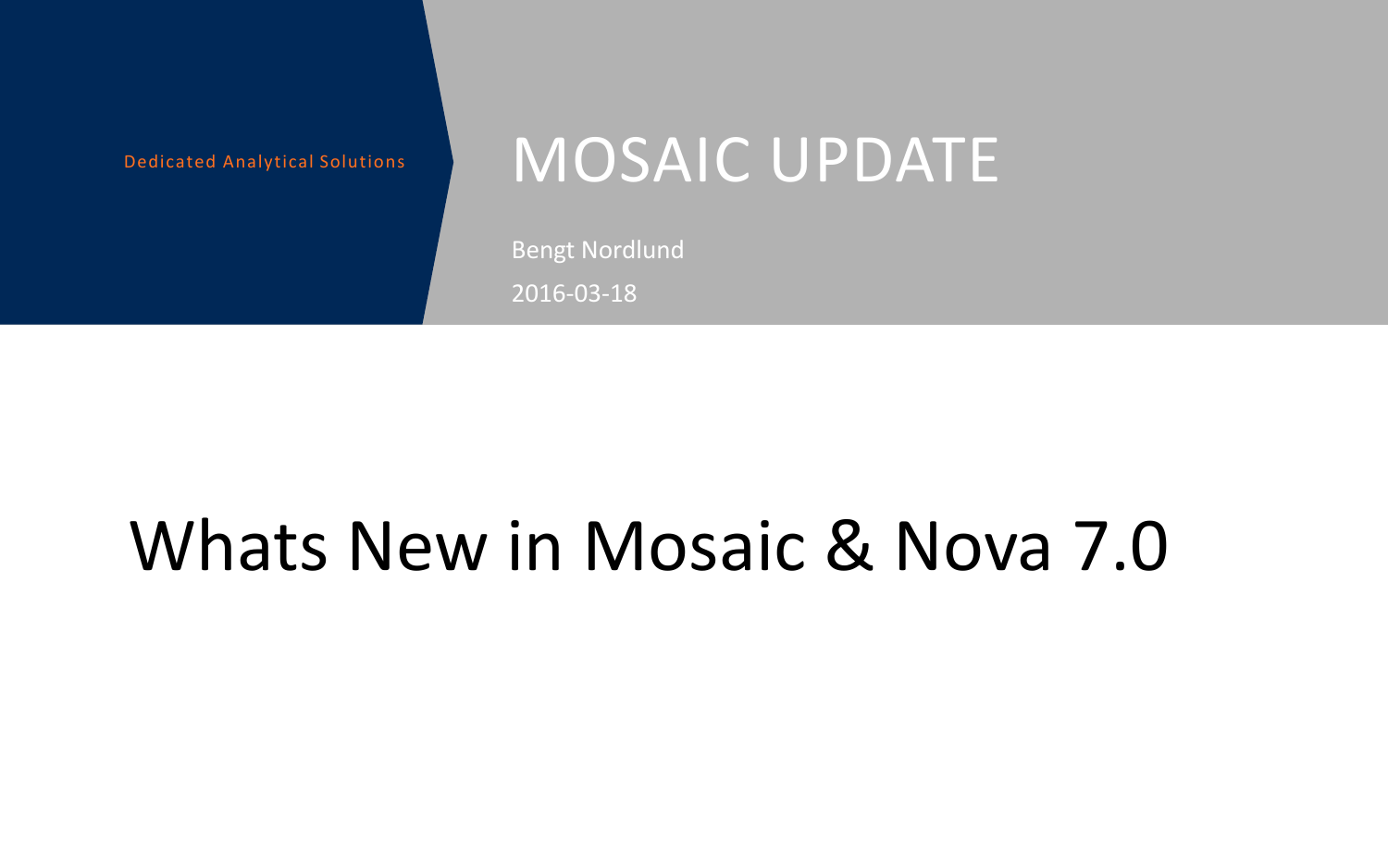## SELECTED FEATURES

- 1. Set global numbering sequence
- 2. Repeat last update session
- 3. Use of Multiple Mosaic networks
- 4. Firewall friendly connection
- 5. New type of User defined field
- 6. Export path from Nova
- 7. Larger Touch keyboard
- 8. More articles in Mosaic on-line Help
- 9. Update Multiple Instrument groups in one operation

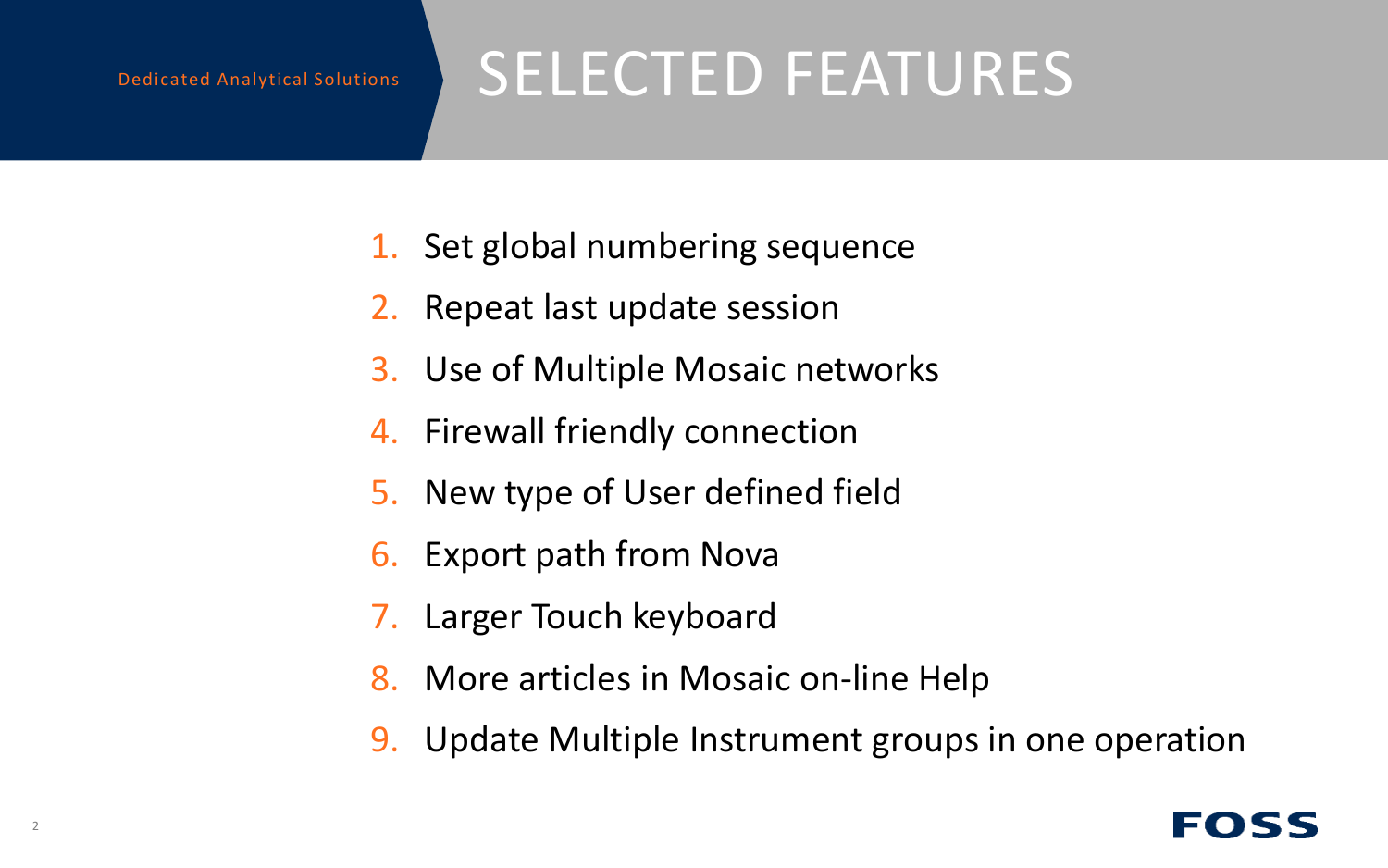### SET GLOBAL NUMBERING SEQUENCE



Settings for using a global counter is of course done in the operational profile in Mosaic .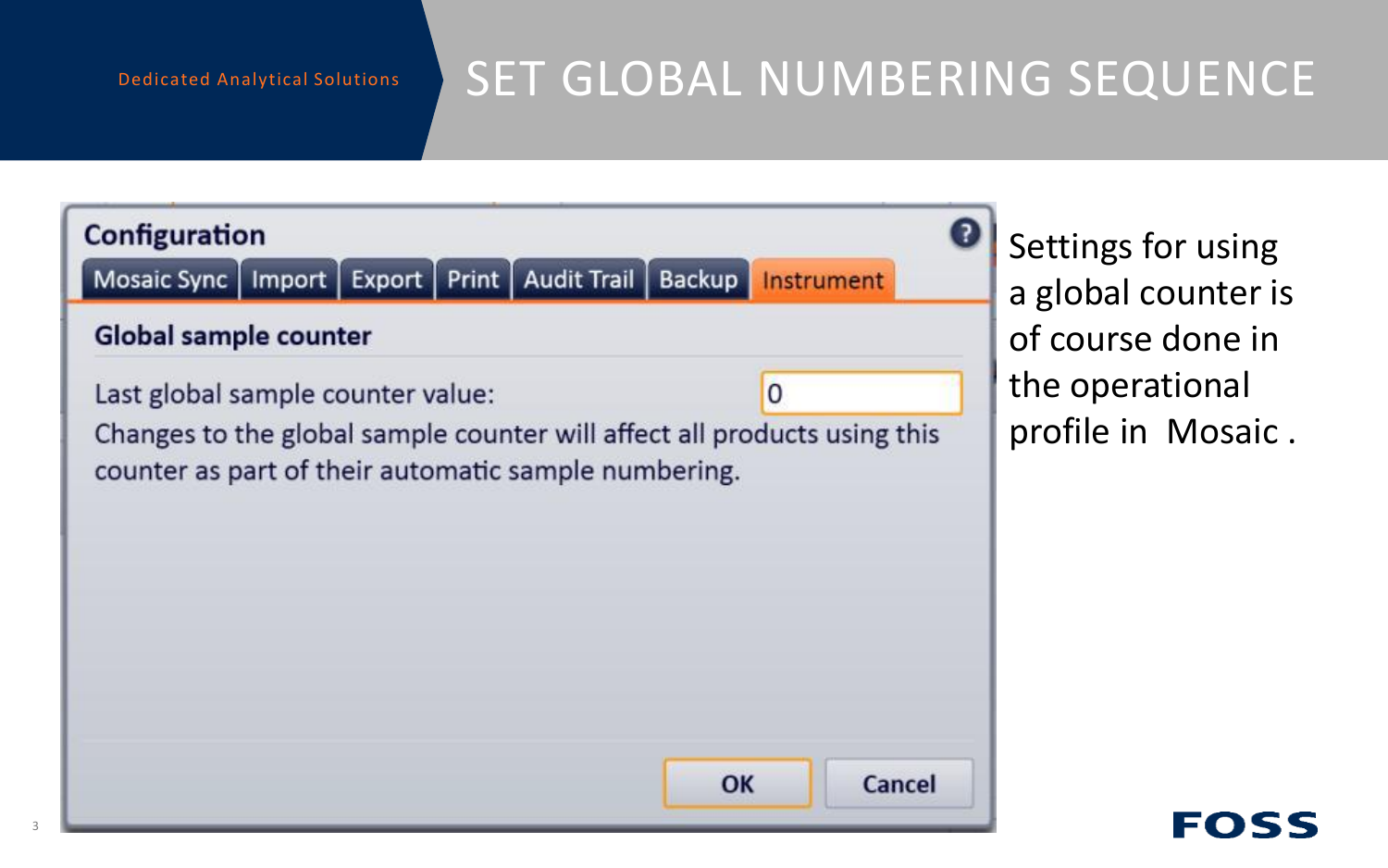### REPEAT LAST UPDATE SESSION

Ħ

| <b>Mosaic Synchronisation</b> |                  |                                    |  |
|-------------------------------|------------------|------------------------------------|--|
| Log files                     |                  |                                    |  |
| <b>Network</b>                | Date             | Update type                        |  |
| 2015Q2 network                | 01/06/2015 10:03 | <b>Manual</b>                      |  |
| 2015Q2 network                | 01/06/2015 10:02 | Manual                             |  |
| 2015Q2 network                | 01/06/2015 10:00 | Manual                             |  |
| 2015Q2 network                | 01/06/2015 09:58 | Manual                             |  |
|                               |                  |                                    |  |
|                               |                  |                                    |  |
|                               |                  |                                    |  |
|                               |                  |                                    |  |
|                               |                  |                                    |  |
|                               |                  |                                    |  |
|                               |                  |                                    |  |
| <b>View Log</b>               | <b>Resend</b>    | <b>Close</b><br><b>Synchronise</b> |  |

If you last update session was lost for some reason, this feature will make it possible to get it downloaded again without setting up a new session ( contacting the Administrator)

#### Request update session resend

Press 'OK' to request a resend of the latest update session from Mosaic which is relevant for this instrument.

OK

Cancel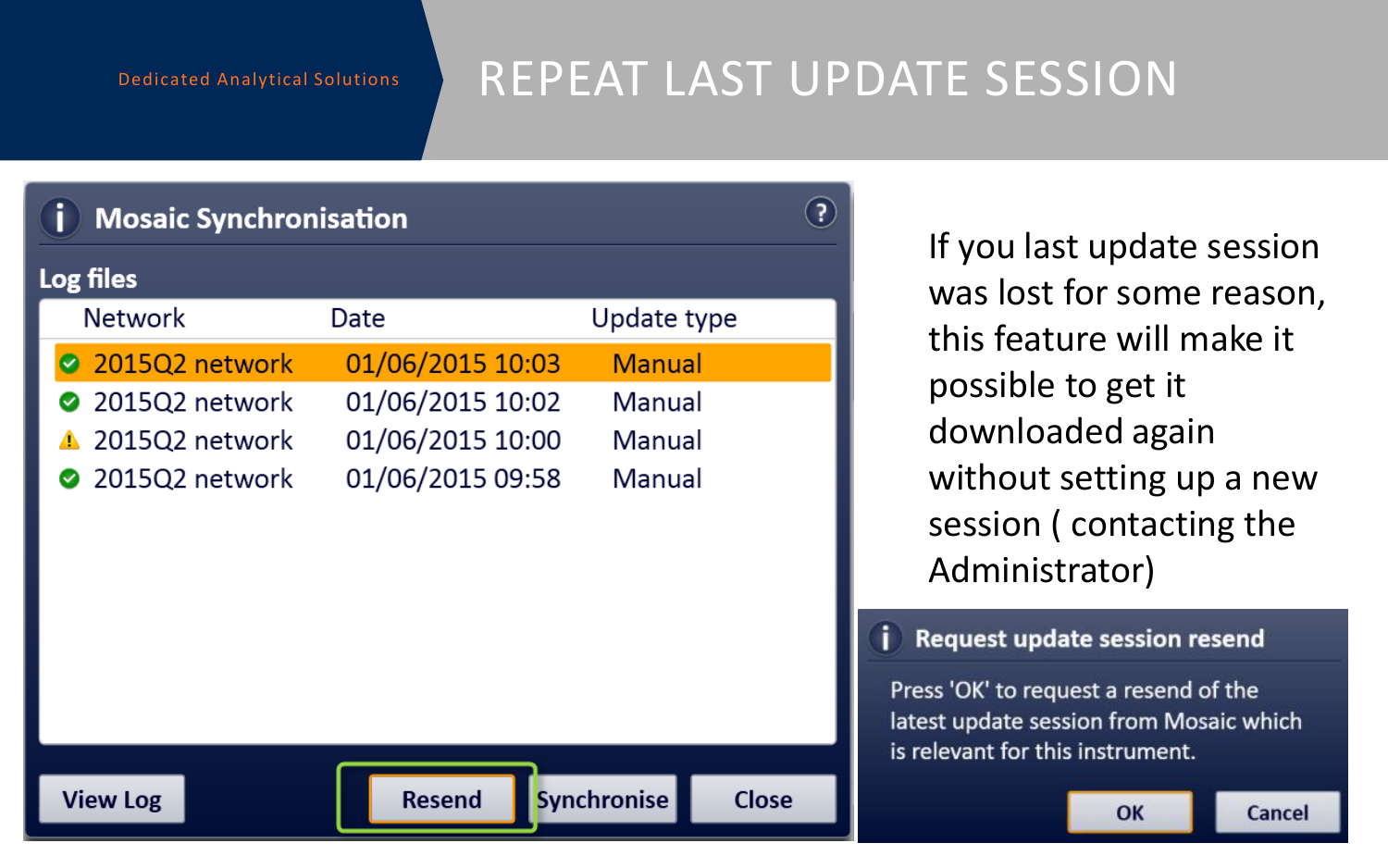### USE OF MULTIPLE MOSAIC **NETWORKS**

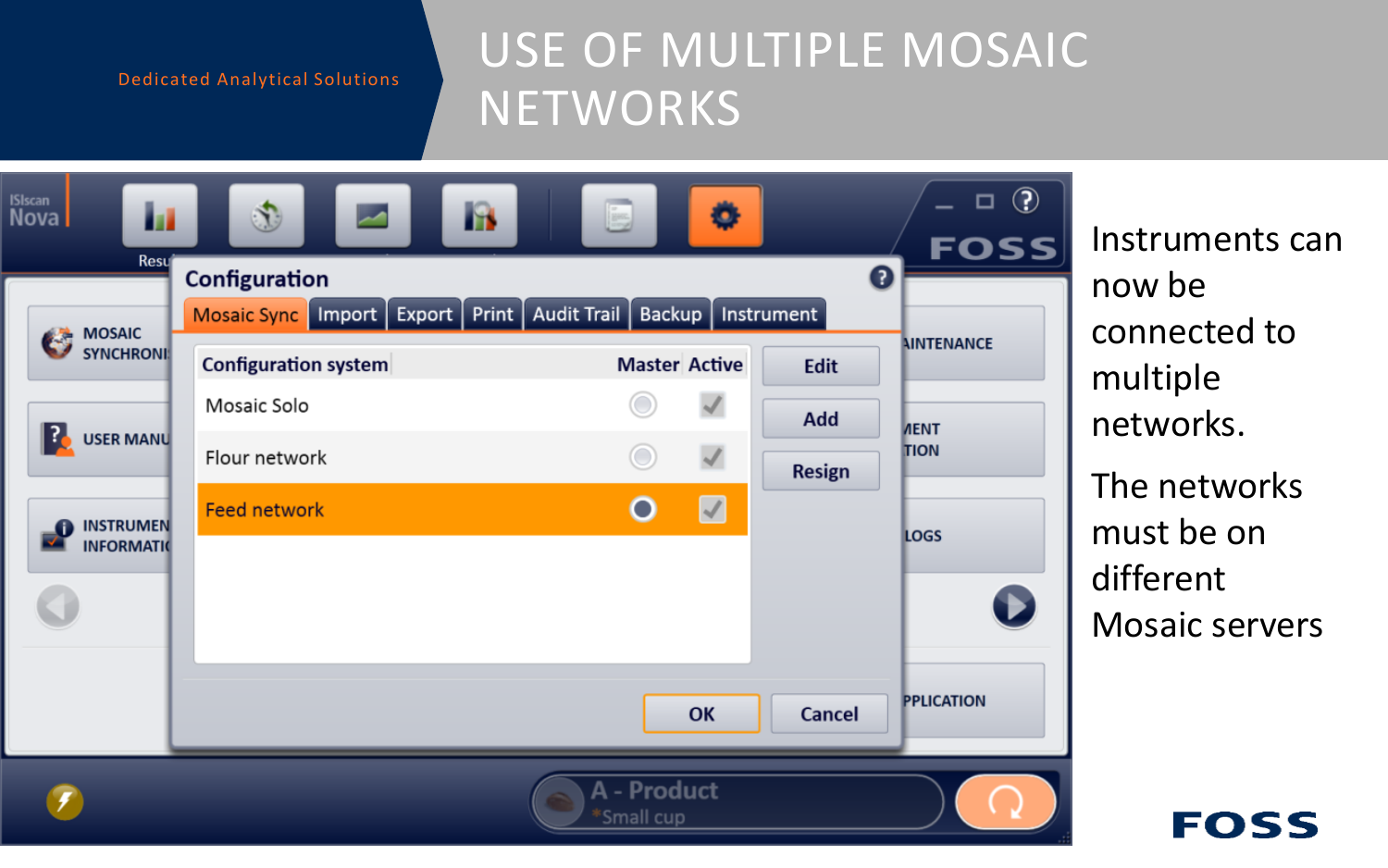### MULTIPLE NETWORKS

| <b>ISIscan</b><br>Nova              | $\circledcirc$<br>$\Box$<br>$\bullet$<br><b>Select Product</b> |             |
|-------------------------------------|----------------------------------------------------------------|-------------|
|                                     | <b>OSS</b><br>Root<br>$\sim$                                   |             |
| <b>图 Param</b><br>Ash [%]<br>Moistu | 鹂<br>Feed network<br>e: 10:31:31                               |             |
| Fat [%]<br>Fiber [9]                | Flour network                                                  |             |
| Proteir                             | Mosaic Solo                                                    |             |
|                                     |                                                                |             |
| Sample eve                          |                                                                |             |
| Last instrun<br>Please run i        |                                                                |             |
| Last check-<br>Please run           | 1/1<br><b>Cancel</b>                                           |             |
|                                     | *Small cup                                                     | <b>FOSS</b> |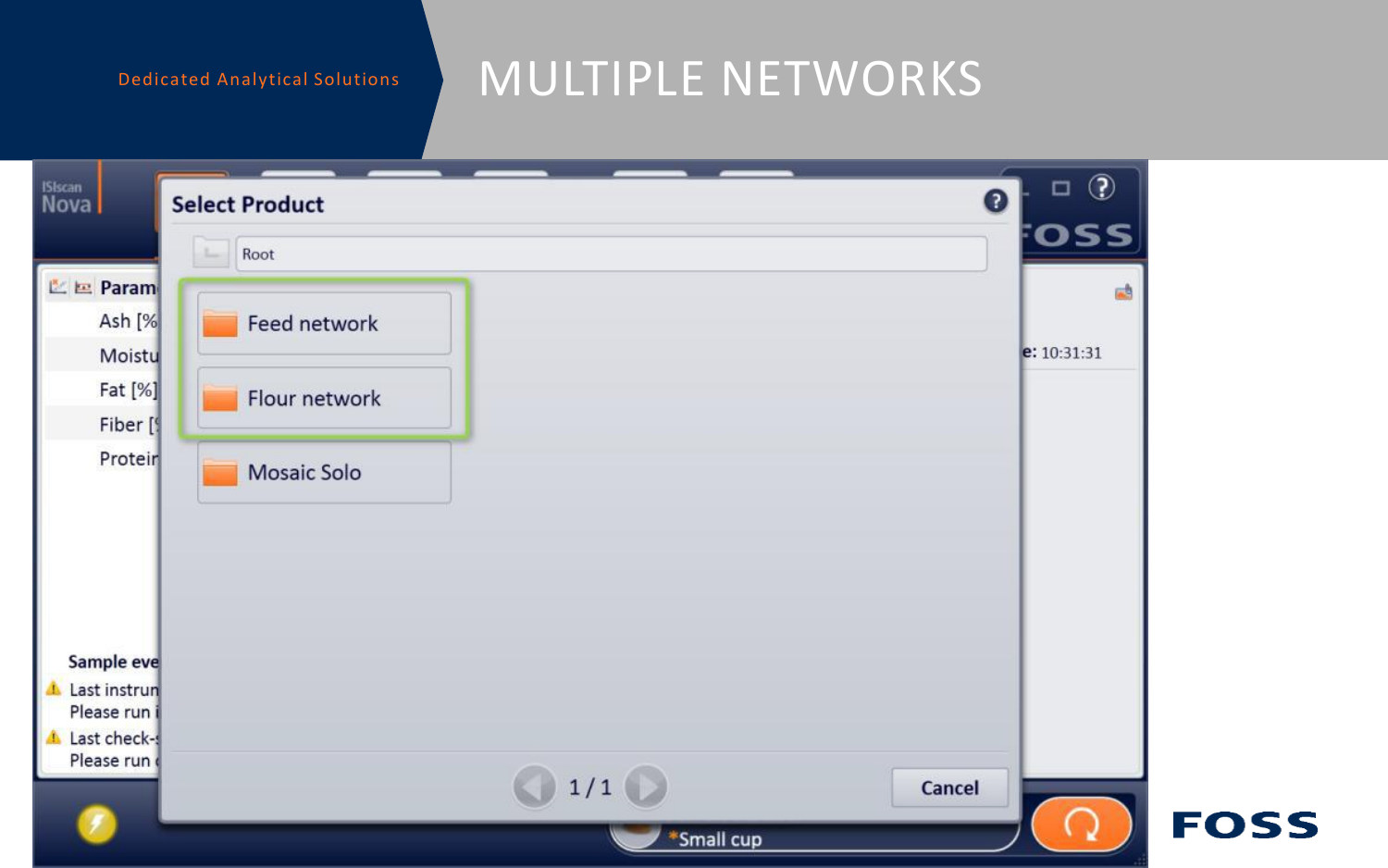### FIREWALL FRIENDLY CONNECTION

| <b>Network properties</b> |                                                     |                        |                       |  |  |
|---------------------------|-----------------------------------------------------|------------------------|-----------------------|--|--|
| <b>Network</b>            |                                                     |                        |                       |  |  |
| Name:                     | My Grain Network                                    |                        |                       |  |  |
| <b>Mosaic Server</b>      |                                                     |                        |                       |  |  |
|                           | Address: EuropeGrain.Mosaic.Foss.Dk                 |                        |                       |  |  |
| Port:                     | 80                                                  |                        |                       |  |  |
| Active: $\sqrt{}$         |                                                     | <b>Test Connection</b> | <b>Proxy Settings</b> |  |  |
| Data upload settings      |                                                     |                        |                       |  |  |
|                           | √ Upload sample data<br>Upload troubleshooting info |                        |                       |  |  |
|                           |                                                     | OK                     | Cancel                |  |  |

Port 80 is the "normal" Internet Explorer port.

In most cases is this always open and discussions with IT is no longer required.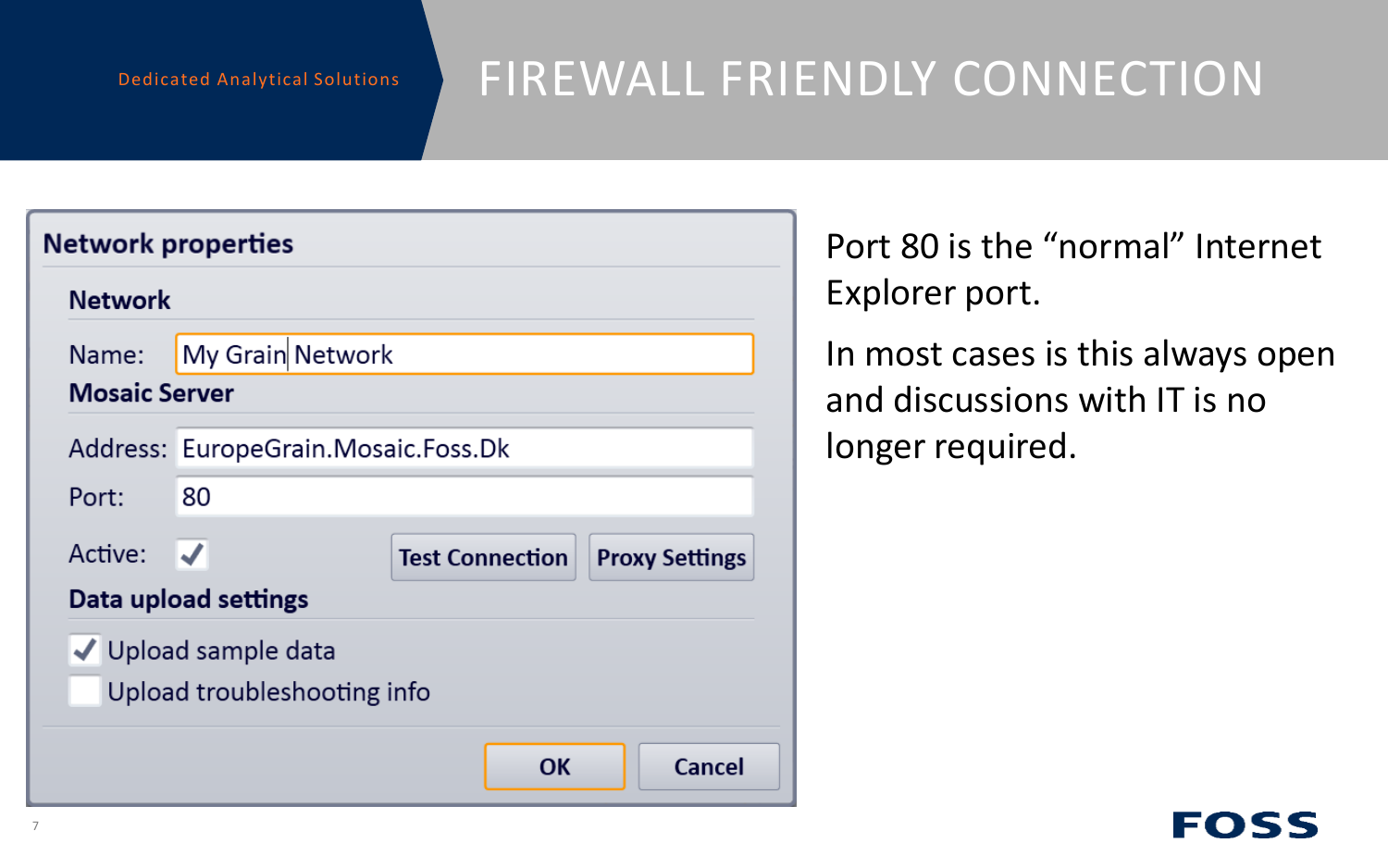### NEW TYPE OF USER DEFINED FIELD

| <b>Sample Registration</b> |                            |
|----------------------------|----------------------------|
| <b>Sample Details</b>      | <b>User defined fields</b> |
| Product                    | <b>*Raw material ID</b>    |
| A - Product                | $\overline{\mathbf{v}}$    |
| Sample number              | <b>BA2233</b>              |
|                            | <b>BA2245</b>              |
|                            | <b>BA3344</b>              |
|                            | SO4432                     |
|                            | <b>WH4477</b>              |
|                            |                            |
|                            |                            |
|                            |                            |
|                            |                            |
|                            |                            |
|                            |                            |
|                            |                            |
|                            |                            |
|                            | OK                         |

This is an example of 5 predefined UDF values .

This is as usual , but is it also possible to add a new value directly here in Nova .

This will then become available directly for the next sample, so it is added to the list.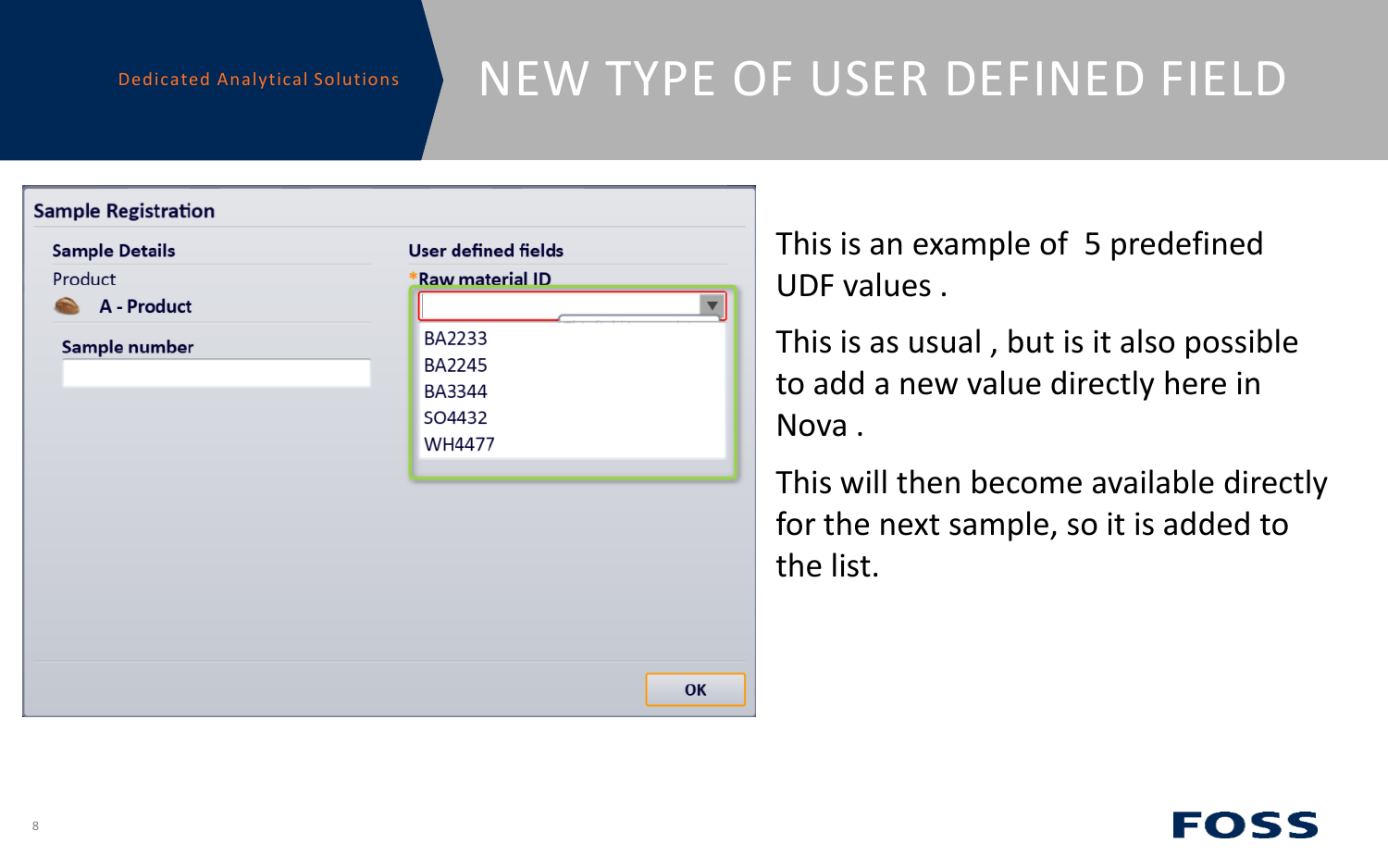### EXPORT PATH FROM NOVA

| Configuration<br>Mosaic Sync   Import                | <b>Export</b> Print   Backup   Instrument |          |    |               |  |  |  |
|------------------------------------------------------|-------------------------------------------|----------|----|---------------|--|--|--|
| <b>Reports</b>                                       |                                           |          |    |               |  |  |  |
| USB:\FOSS\ManualReports<br>Manual export path:       |                                           |          |    |               |  |  |  |
| ◆ Allow automatic export of reports                  |                                           |          |    |               |  |  |  |
| USB:\FOSS\AutomaticReports<br>Automatic export path: |                                           |          |    |               |  |  |  |
| <b>CSV and Excel files</b>                           |                                           |          |    |               |  |  |  |
| Manual export path:                                  | USB:\FOSS\DirectExport                    |          |    |               |  |  |  |
| ◆ Allow automatic export of files                    |                                           |          |    |               |  |  |  |
| Automatic export path: \\DataSrv\Infratec            |                                           |          |    |               |  |  |  |
| <b>Account for network path</b>                      |                                           |          |    |               |  |  |  |
| Domain\User name                                     |                                           | Password |    |               |  |  |  |
| gcorp\phr                                            |                                           |          |    |               |  |  |  |
|                                                      |                                           |          | OK | <b>Cancel</b> |  |  |  |

It have been complicated to export to a network path, that is now more simple.

User name and password can be used to get access to networkdrives.

EOSS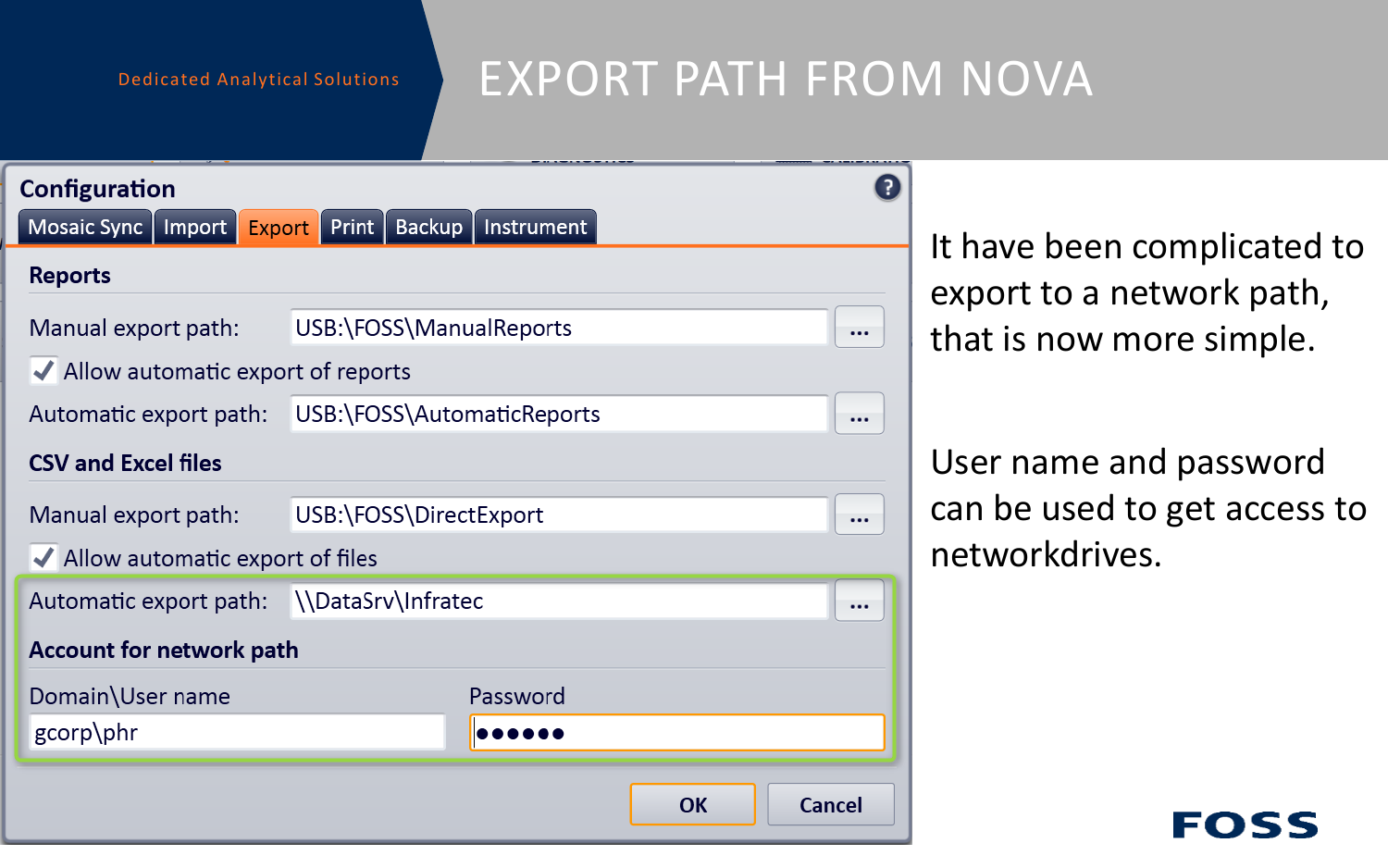### LARGER TOUCH KEYBOARD

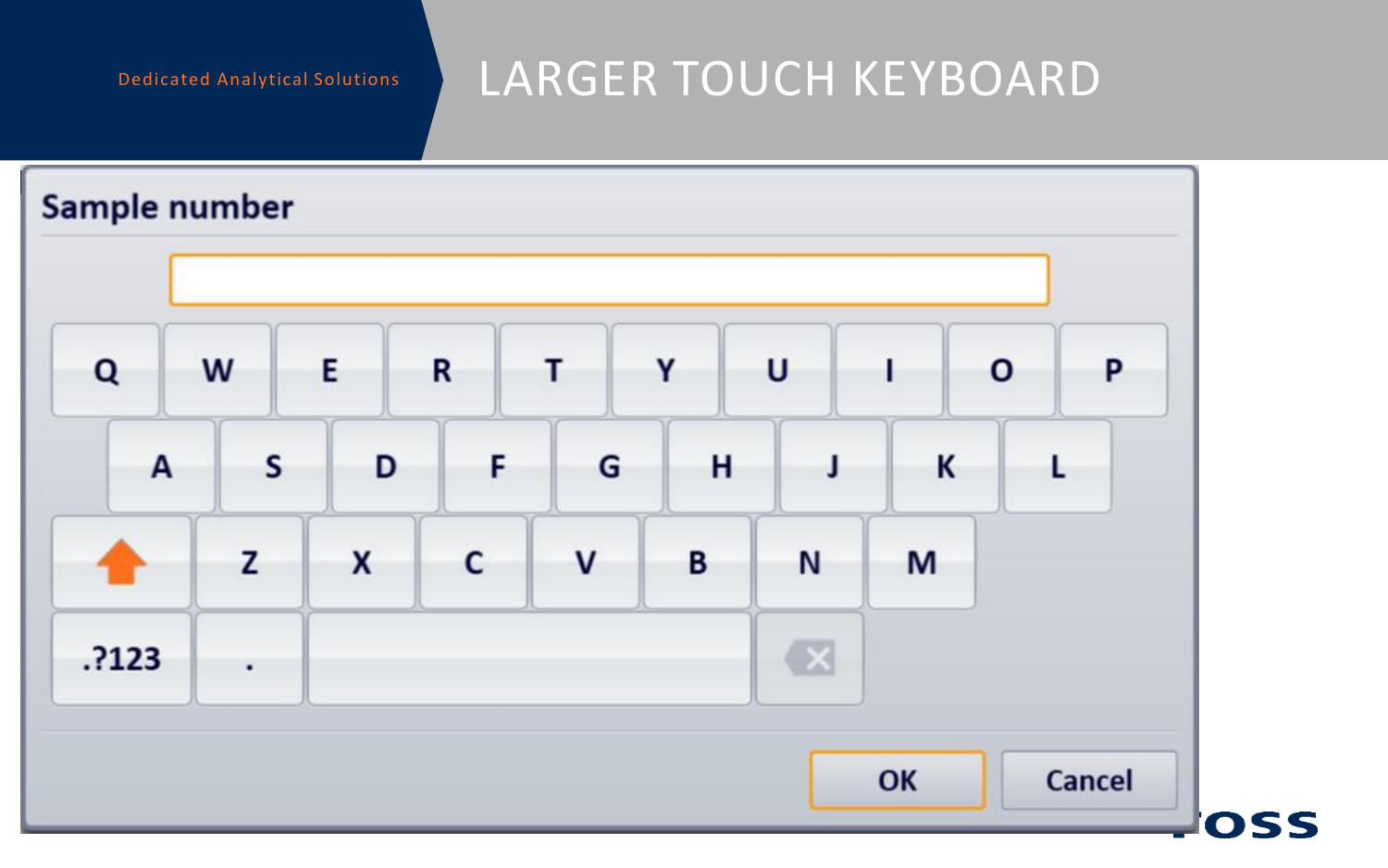### MORE ARTICLES IN MOSAIC ON-LINE HELP

| Mosaic Manager Pro Help                                                                                                                                                                                                                          |                                                                                                                                                                                                                                                                                                               |
|--------------------------------------------------------------------------------------------------------------------------------------------------------------------------------------------------------------------------------------------------|---------------------------------------------------------------------------------------------------------------------------------------------------------------------------------------------------------------------------------------------------------------------------------------------------------------|
| 羀<br>é<br>⇦<br>$\Rightarrow$<br>Back Forward<br>Print<br>Hide                                                                                                                                                                                    |                                                                                                                                                                                                                                                                                                               |
| $\frac{ \text{Contents}}{ \text{Index}}$   Search                                                                                                                                                                                                | <b>Step-by-Step</b>                                                                                                                                                                                                                                                                                           |
| Introduction<br>Start-up<br>Configuration<br>User Interface<br>Instruments<br>Products<br>Prediction Models<br>Parameter Profiles<br>Operation Profiles<br>User-Defined Fields<br><b>Users</b><br>Update Sessions<br>Surveillance<br>Sample Sets | These articles contains detailed walkthrough/instructions of main Mosaic work flows.<br><b>Connect and Configure Instruments</b><br>Data Export<br><b>Instrument Software Upgrade</b><br><b>Instrument Surveillance</b><br>Reporting<br>Slope/Intercept Adjustment<br><b>User Management</b>                  |
| Managing Accounts<br>Troubleshooting<br><b>La</b> Articles<br><b>R</b> Step-by-Step<br>2 Zoom In                                                                                                                                                 | Zoom In<br>These articles contains detailed descriptions of specific Mosaic features.<br>Check-samples Monitor Instrument Performance<br>Qualitative Analysis - Identification and Qualification<br>Sample Numbering<br><b>Simple Modifications of a Report Template</b><br>Simple Mosaic Server Installation |

### **FOSS**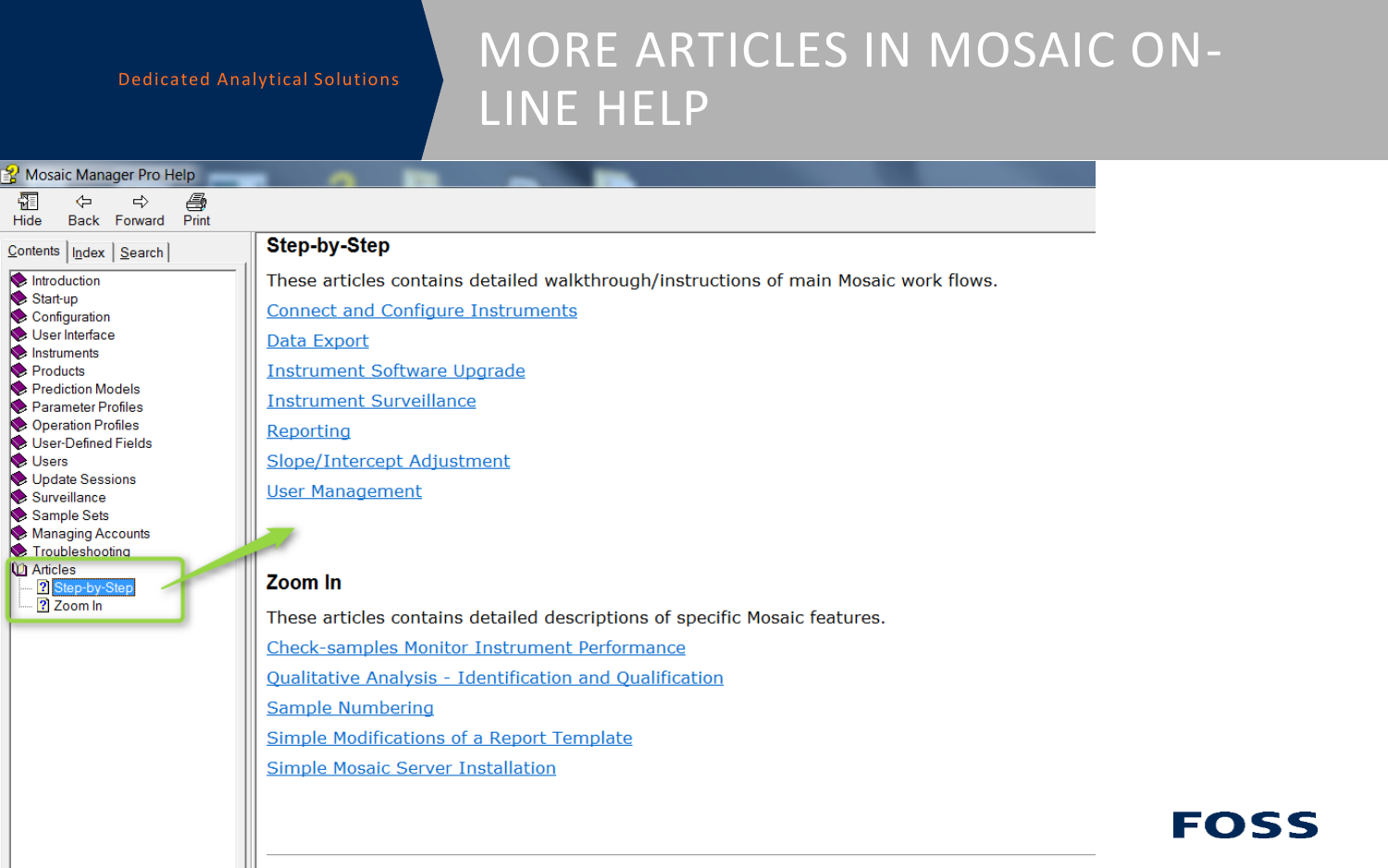### UPDATE MULTIPLE INSTRUMENT GROUPS IN ONE OPERATION

| α<br><b>Instruments</b>                | Name                                                 |                            | Chassis ID           | Seria                    |                                                                   |                          |                     |                           |
|----------------------------------------|------------------------------------------------------|----------------------------|----------------------|--------------------------|-------------------------------------------------------------------|--------------------------|---------------------|---------------------------|
| A.                                     | Infratec NOVA                                        |                            | 330712481869         | 77                       |                                                                   |                          |                     |                           |
| $\triangleright$ <b>LEO</b> network    | MilkoScan 6000 + Fossomatic 5000 10140417861956 Emul |                            |                      |                          |                                                                   |                          |                     |                           |
| ▶ 星 Lilya                              | NIRS DA1650                                          |                            |                      |                          |                                                                   |                          |                     | $\overline{\blacksquare}$ |
| $\triangledown \mathbf{E}$ is network  |                                                      |                            | New update session   |                          |                                                                   |                          |                     |                           |
| $\triangleright$ $\blacksquare$ Foods: | NIRS DA1650 hit321                                   |                            |                      |                          |                                                                   |                          |                     |                           |
|                                        | NIRS DS2500                                          | Name:                      |                      |                          | Update multiple instrument groups                                 |                          |                     |                           |
| Ξ<br>Infratec NOVA                     |                                                      | Description:               |                      |                          | Update of Infratec NOVA instrument type in the Is network network |                          |                     |                           |
| Update instrument groups<br>₩          |                                                      |                            |                      |                          |                                                                   |                          |                     |                           |
| New Group                              |                                                      |                            | Message to operator: |                          |                                                                   |                          |                     |                           |
| æ                                      |                                                      |                            |                      |                          |                                                                   |                          |                     |                           |
| ₩<br>Unassign instrument type          |                                                      |                            |                      | Validate                 |                                                                   |                          |                     |                           |
| 品<br><b>Import Software Packages</b>   |                                                      | Include $\bigtriangledown$ | Instrument group     |                          | Instrument name                                                   | Serial number Registered |                     |                           |
|                                        |                                                      | V                          |                      | Nova616 instrument group | Infratec NOVA 3001                                                | 3001                     | 30/01/2015 13:31:25 |                           |
| NIRS DA1650                            |                                                      | ⊽                          |                      | Nova618 instrument group | Infratec NOVA 0202                                                | 0202                     | 02/02/2015 14:15:43 |                           |
|                                        |                                                      | $\blacktriangledown$       |                      | Nova618 instrument group | Infratec NOVA 0602                                                | 0602                     | 06/02/2015 15:12:02 |                           |
|                                        |                                                      | $\overline{\mathcal{L}}$   |                      | Nova618 instrument group | Infratec NOVA 0902                                                | 0902                     | 09/02/2015 12:18:40 |                           |
|                                        |                                                      | $\blacktriangledown$       |                      |                          | NovaNova instrument group Infratec NOVA 103060 103060             |                          | 24/02/2015 14:41:09 |                           |
|                                        |                                                      | $\overline{\mathbf{v}}$    |                      |                          | NovaNova instrument group Infratec NOVA 1201                      | 1201                     | 15/01/2015 09:09:59 |                           |
|                                        |                                                      | $\overline{\mathcal{A}}$   |                      |                          | NovaNova instrument group Infratec NOVA 1712                      | 1712                     | 23/12/2014 08:44:50 |                           |
| 12                                     |                                                      |                            |                      |                          |                                                                   |                          | OK                  | Cancel                    |